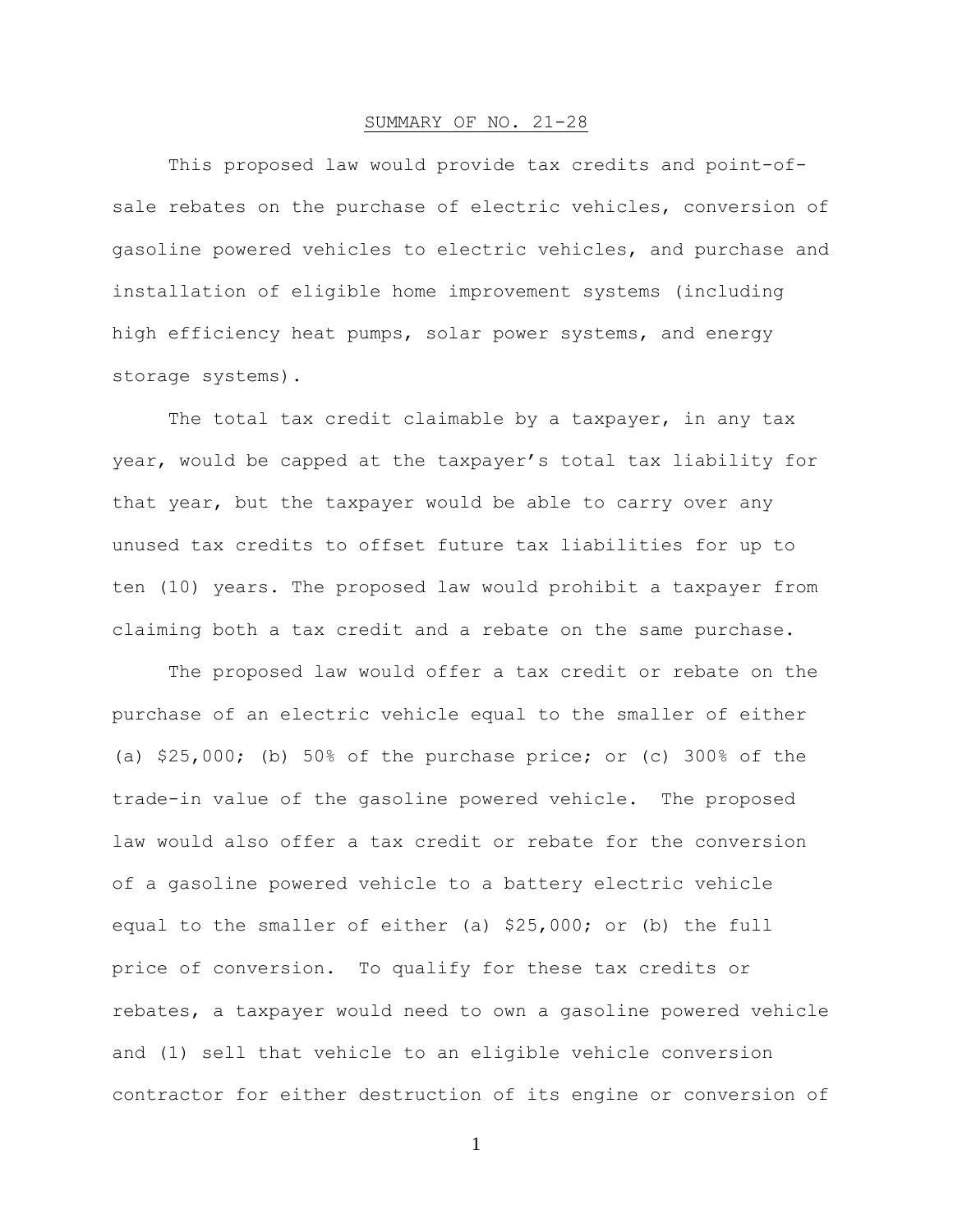its gasoline powered engine to a plug-in hybrid electric vehicle and purchase an electric vehicle; or (2) have that vehicle converted to a battery electric vehicle.

The proposed law would offer a tax credit or rebate on the purchase of an eligible home improvement system equal to the smaller of either (a) \$25,000; or (b) 75% of the purchase price of the eligible home improvement system. To qualify for the tax credit, a taxpayer would need to purchase Renewable Energy Certificates ("RECs") equal to 100% of their home's electricity consumption at or before the time of purchase of the eligible home improvement system and continuing through the end of any tax year in which the taxpayer would be claiming the tax credit.

To qualify for a tax credit or rebate, the proposed law would require a taxpayer to pay a zero-emission universal service surcharge, equal to 2% of the sales price before any point-of-sale rebate, on eligible purchases (including electric vehicles, home improvement systems, or conversions of gasoline powered vehicles to electric vehicles). The money collected from the zero-emission universal service surcharge would be deposited into a "Zero Emission Universal Service Fund," and would be used, subject to appropriation, to provide point-ofsale rebates to low-income taxpayers on eligible purchases.

Under the proposed law, the state Secretary of Energy and Environmental Affairs would be charged with promulgating

2